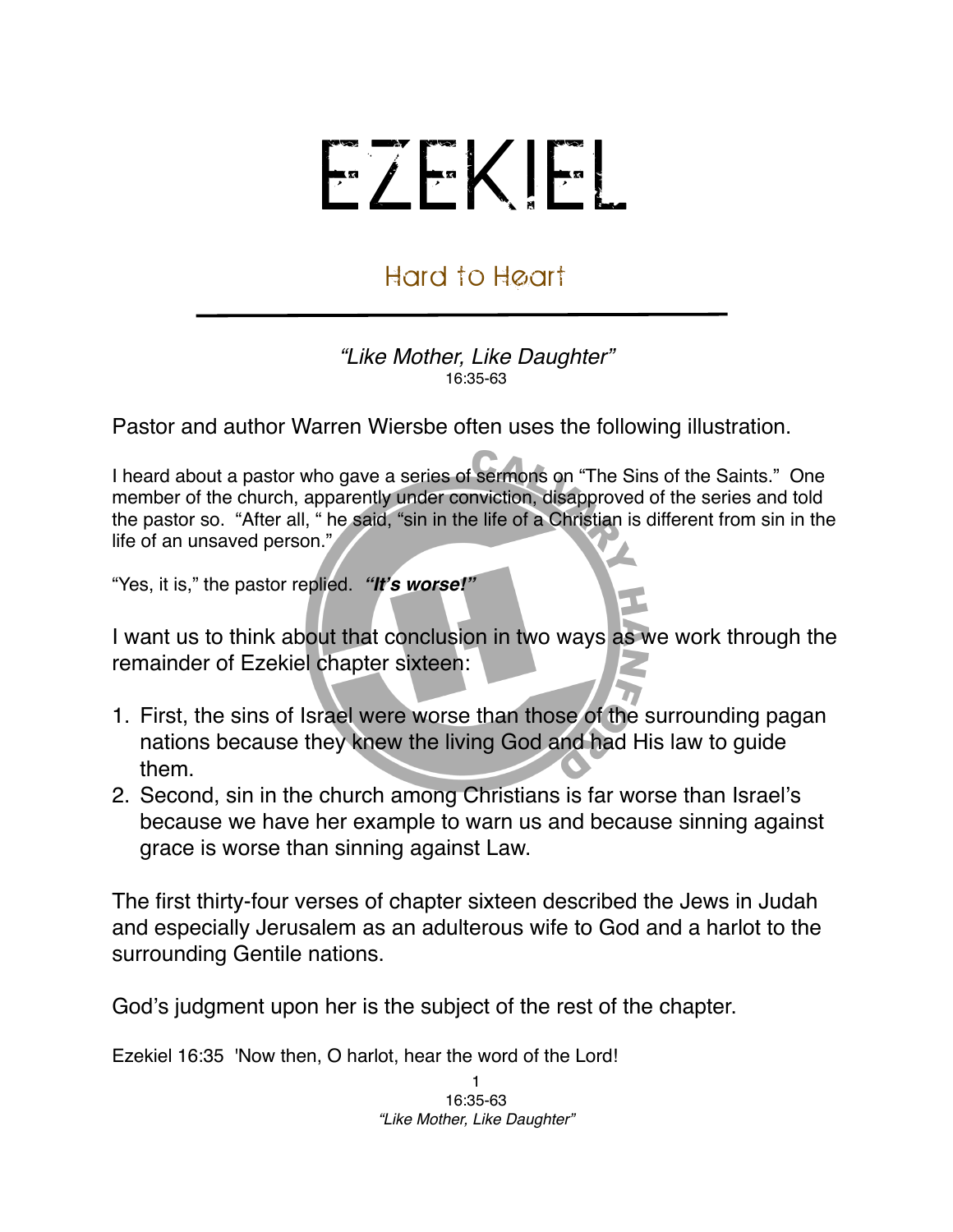Ezekiel 16:36 Thus says the Lord God: "Because your filthiness was poured out and your nakedness uncovered in your harlotry with your lovers, and with all your abominable idols, and because of the blood of your children which you gave to them, Ezekiel 16:37 surely, therefore, I will gather all your lovers with whom you took pleasure, all those you loved, and all those you hated; I will gather them from all around against you and will uncover your nakedness to them, that they may see all your nakedness.

Ezekiel 16:38 And I will judge you as women who break wedlock or shed blood are judged; I will bring blood upon you in fury and jealousy.

God described the sins of the Jews in Judah and Jerusalem as spiritual adultery. If they could see how they looked to God they would see themselves as harlots who had sacrificed their own children for their lusts.

We need to think less about how we look to others, or compared to others, and more about how we look to God. How would I be dressed if my heart were to be made known? Hopefully like a bride ready for her wedding!

Under the Law of God such a woman would be publicly exposed then stoned to death. Think of the woman caught in adultery and brought to Jesus in the Gospel of John. She was brought naked, exposed, and the Law required her to be stoned.

Ezekiel 16:39 I will also give you into their hand, and they shall throw down your shrines and break down your high places. They shall also strip you of your clothes, take your beautiful jewelry, and leave you naked and bare.

Ezekiel 16:40 "They shall also bring up an assembly against you, and they shall stone you with stones and thrust you through with their swords.

Ezekiel 16:41 They shall burn your houses with fire, and execute judgments on you in the sight of many women; and I will make you cease playing the harlot, and you shall no longer hire lovers.

The Jews were under a double judgment because the Law also prescribed punishment for cities involved in idolatry. These verses describe the coming invasion by Babylon as just such a judgment.

The reference to these things happening "in the sight of many women" is probably to the surrounding Gentile nations.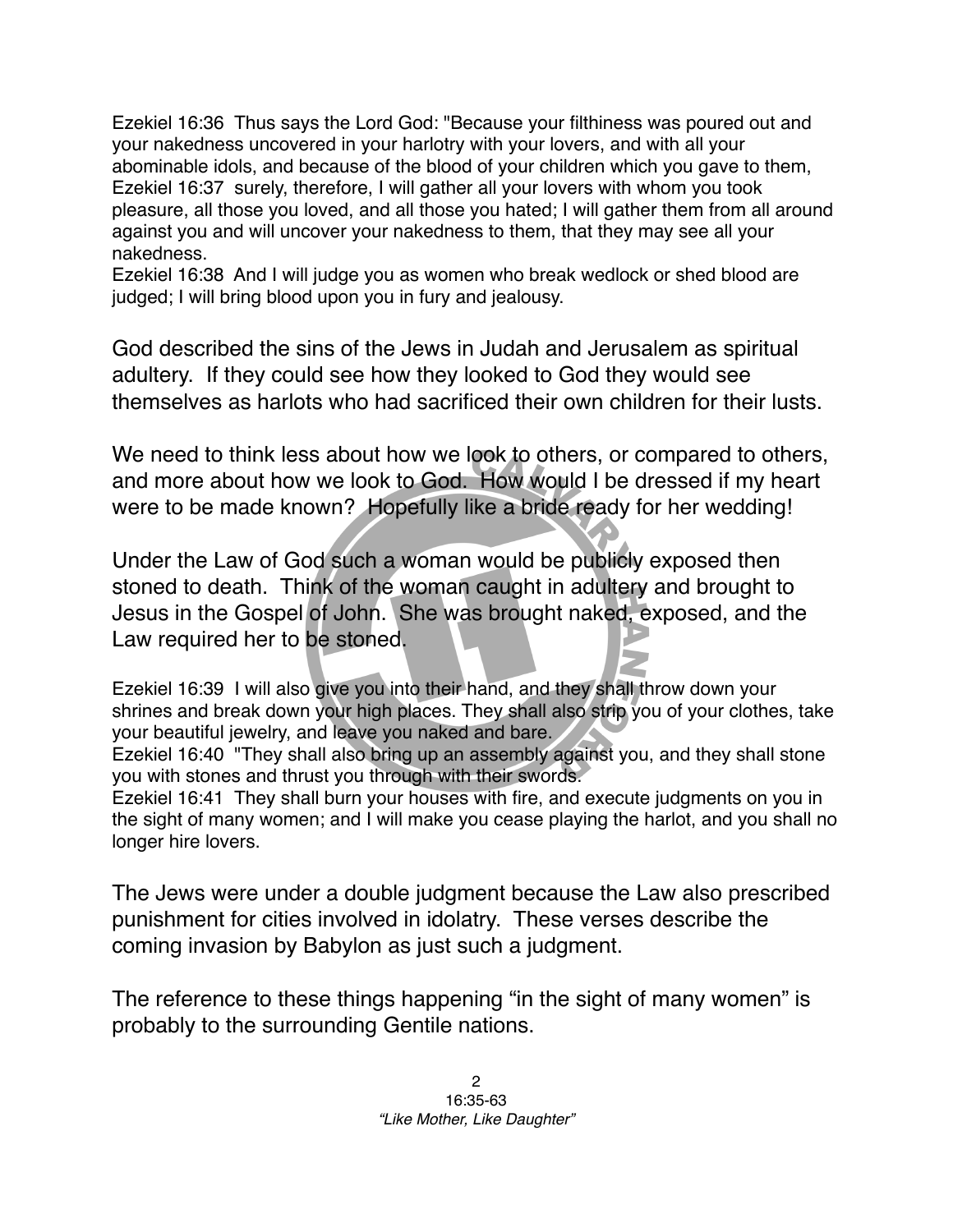Ezekiel 16:42 So I will lay to rest My fury toward you, and My jealousy shall depart from you. I will be quiet, and be angry no more.

Ezekiel 16:43 Because you did not remember the days of your youth, but agitated Me with all these things, surely I will also recompense your deeds on your own head," says the Lord God. "And you shall not commit lewdness in addition to all your abominations.

The Lord said that Jerusalem's judgment would alleviate His "fury" and His "jealousy." He was speaking as a husband who had an unfaithful wife - a wife who was a harlot, who paid others to have sex with her. She was beyond repenting and God had no other alternative but to treat her according to the Law.

Where's the grace, you ask? *It*'*s at the end of the chapter!* Even for all her sins the Lord promised to restore Israel in the future.

Ezekiel 16:44 "Indeed everyone who quotes proverbs will use this proverb against you: 'Like mother, like daughter!'

Ezekiel 16:45 You are your mother's daughter, loathing husband and children; and you are the sister of your sisters, who loathed their husbands and children; your mother was a Hittite and your father an Amorite.

We said last time that the reference to Israel's mother being a Hittite and her father being an Amorite was a way of referring to the Gentile nations in the land of Canaan at the time Israel was born as a nation via God's calling of Abraham.

Could be, too, that this is an insult. It sort of reminds you of the time Jesus told the Jews they had become like their father, the devil. Israel had become like those nations. In fact, she had become worse.

If you are wondering who her "sisters" were, you're told next.

Ezekiel 16:46 "Your elder sister is Samaria, who dwells with her daughters to the north of you; and your younger sister, who dwells to the south of you, is Sodom and her daughters.

Ezekiel 16:47 You did not walk in their ways nor act according to their abominations; but, as if that were too little, you became more corrupt than they in all your ways. Ezekiel 16:48 "As I live," says the Lord God, "neither your sister Sodom nor her daughters have done as you and your daughters have done.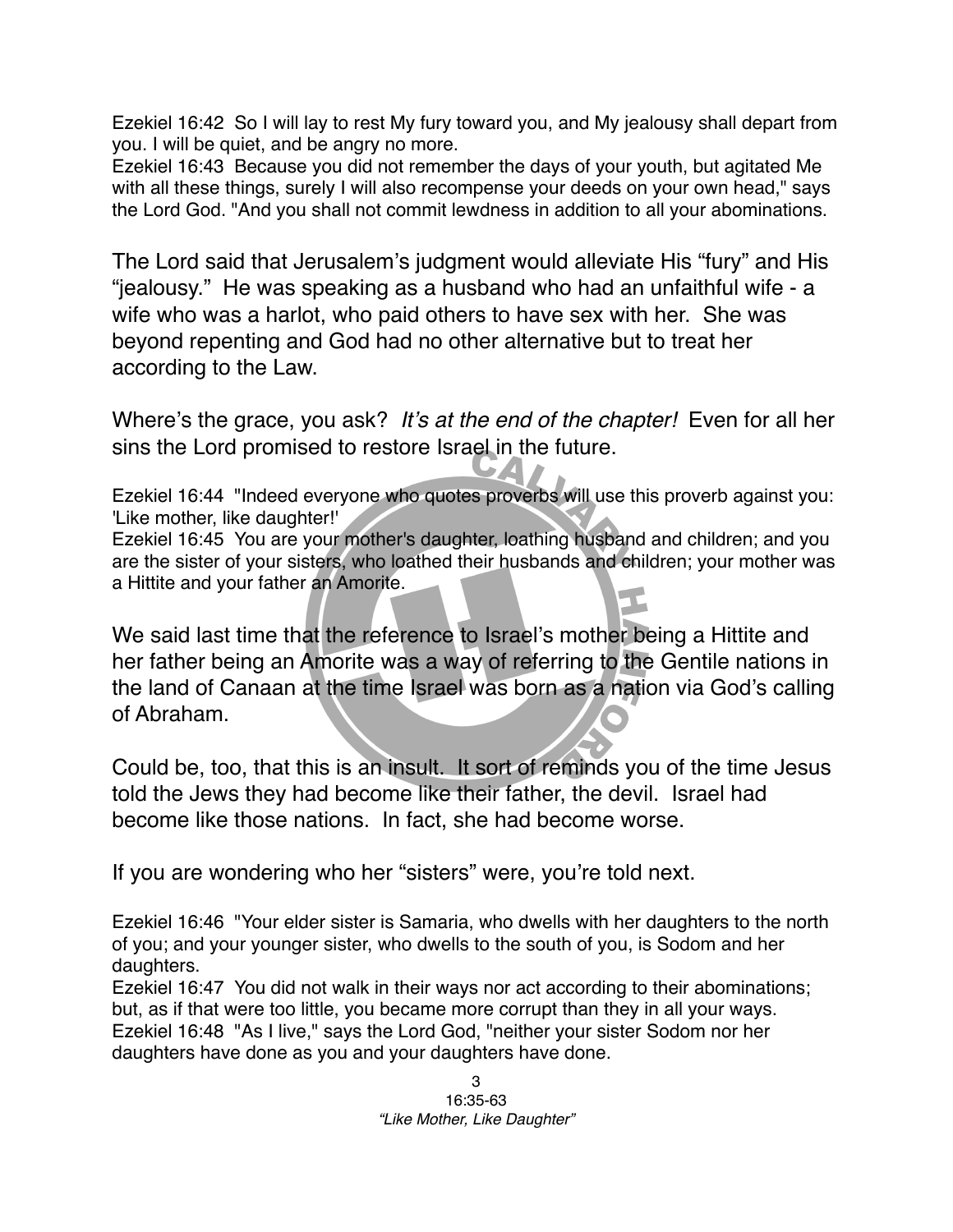God is explaining the horror of their sin by way of comparison and contrast.

"Samaria" was the capital of the northern kingdom called Israel. "Sodom" is the famous Gentile city destroyed by God in the book of Genesis.

The point being emphasized here is that the Jerusalem Jews were worse than either of those cities!

Ezekiel 16:49 Look, this was the iniquity of your sister Sodom: She and her daughter had pride, fullness of food, and abundance of idleness; neither did she strengthen the hand of the poor and needy.

Ezekiel 16:50 And they were haughty and committed abomination before Me; therefore I took them away as I saw fit.

Sodom is a good example of the teaching you find in the first chapter of Romans. It details what happens to Gentiles when they reject the revelation of God in their hearts and in creation in order to follow their own lusts.

Romans 1:20 For since the creation of the world His invisible attributes are clearly seen, being understood by the things that are made, even His eternal power and Godhead, so that they are without excuse,

Romans 1:21 because, although they knew God, they did not glorify Him as God, nor were thankful, but became futile in their thoughts, and their foolish hearts were darkened.

Romans 1:22 Professing to be wise, they became fools,

Romans 1:23 and changed the glory of the incorruptible God into an image made like corruptible man - and birds and four-footed animals and creeping things.

Romans 1:24 Therefore God also gave them up to uncleanness, in the lusts of their hearts, to dishonor their bodies among themselves,

Romans 1:25 who exchanged the truth of God for the lie, and worshiped and served the creature rather than the Creator, who is blessed forever. Amen.

Romans 1:26 For this reason God gave them up to vile passions. For even their women exchanged the natural use for what is against nature.

Romans 1:27 Likewise also the men, leaving the natural use of the woman, burned in their lust for one another, men with men committing what is shameful, and receiving in themselves the penalty of their error which was due.

Romans 1:28 And even as they did not like to retain God in their knowledge, God gave them over to a debased mind, to do those things which are not fitting;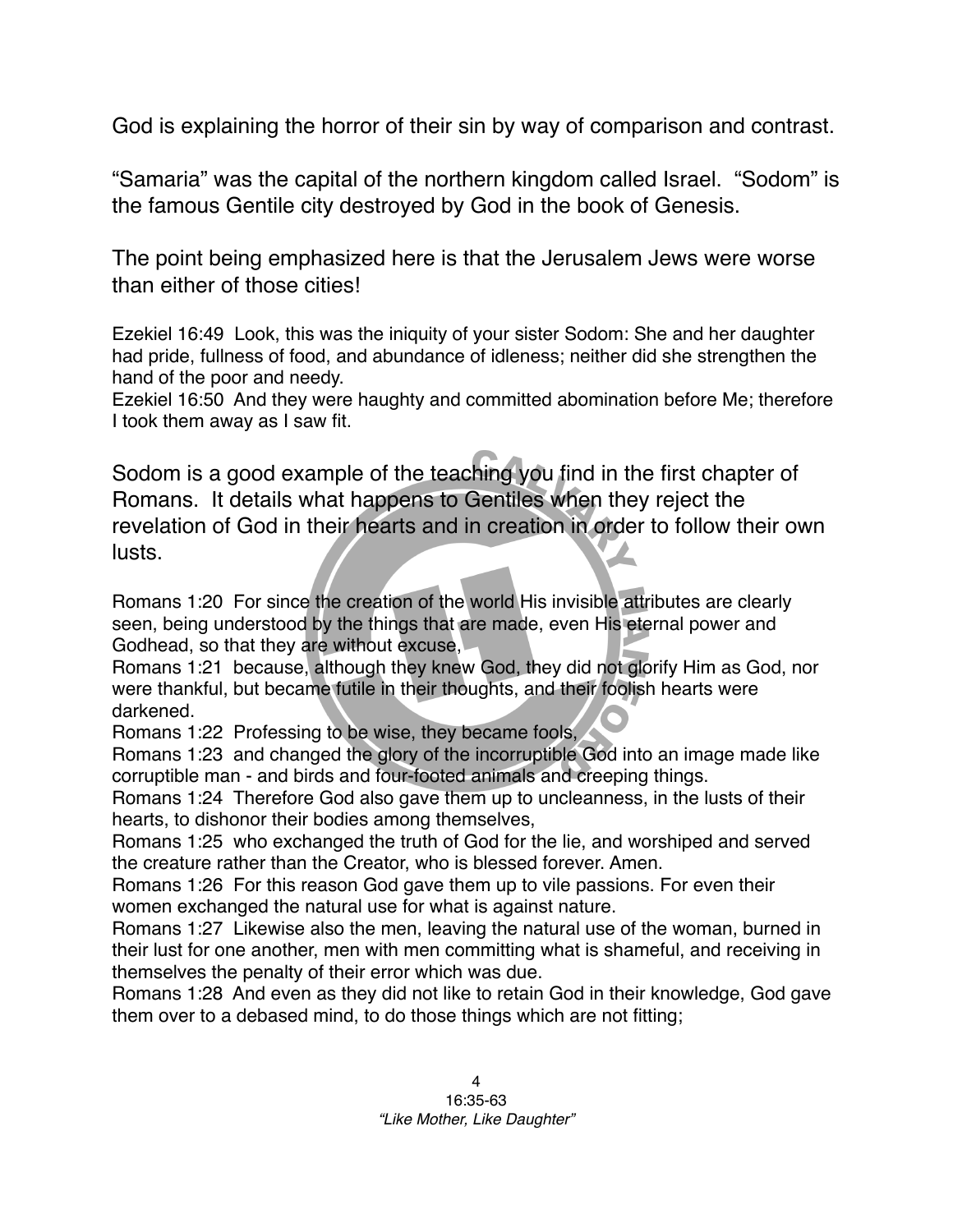Romans 1:29 being filled with all unrighteousness, sexual immorality, wickedness, covetousness, maliciousness; full of envy, murder, strife, deceit, evil-mindedness; they are whisperers,

Romans 1:30 backbiters, haters of God, violent, proud, boasters, inventors of evil things, disobedient to parents,

Romans 1:31 undiscerning, untrustworthy, unloving, unforgiving, unmerciful; Romans 1:32 who, knowing the righteous judgment of God, that those who practice such things are deserving of death, not only do the same but also approve of those who practice them.

Samaria ought to have fared better but didn't. Still, God said that both Sodom and Samaria were not as bad as Jerusalem.

Ezekiel 16:51 "Samaria did not commit half of your sins; but you have multiplied your abominations more than they, and have justified your sisters by all the abominations which you have done.

Ezekiel 16:52 You who judged your sisters, bear your own shame also, because the sins which you committed were more abominable than theirs; they are more righteous than you. Yes, be disgraced also, and bear your own shame, because you justified your sisters.

Ezekiel 16:53 "When I bring back their captives, the captives of Sodom and her daughters, and the captives of Samaria and her daughters, then I will also bring back the captives of your captivity among them,

Ezekiel 16:54 that you may bear your own shame and be disgraced by all that you did when you comforted them.

Ezekiel 16:55 When your sisters, Sodom and her daughters, return to their former state, and Samaria and her daughters return to their former state, then you and your daughters will return to your former state.

Ezekiel 16:56 For your sister Sodom was not a byword in your mouth in the days of your pride,

Ezekiel 16:57 before your wickedness was uncovered. It was like the time of the reproach of the daughters of Syria and all those around her, and of the daughters of the Philistines, who despise you everywhere.

The talk about "bringing back" Sodom and Samaria is a gracious look forward to the kingdom of God on the earth after the Second Coming of Jesus Christ.

The sins of the Jerusalem Jews were worse than those of pagans. The Jews knew God and, therefore, they knew better.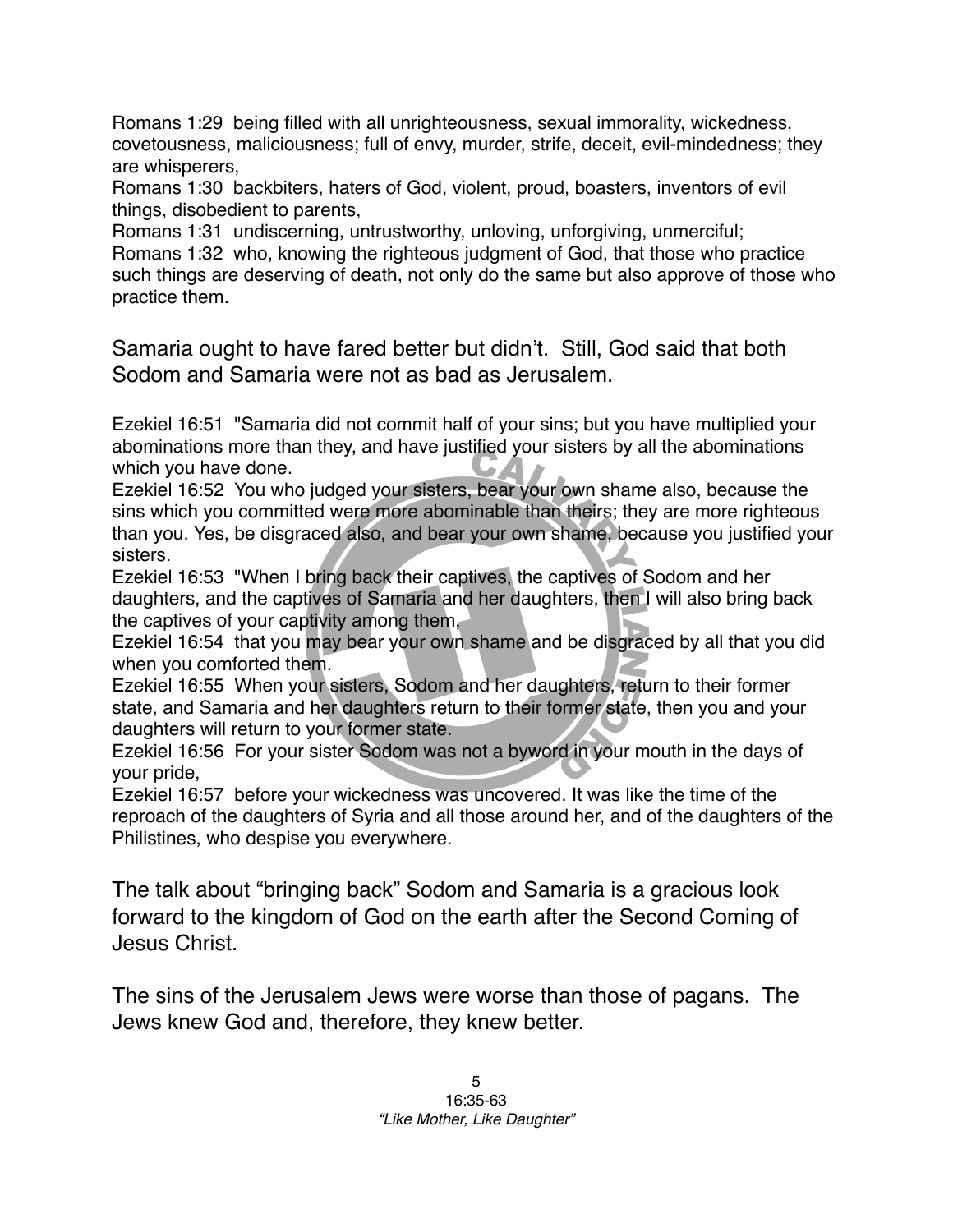The sins of the Jerusalem Jews were worse than those of idolatrous Samaria. After all, the very presence of God dwelt in the Temple at Jerusalem.

## **The sins of a Christian are worse than those of the unsaved. We know better!**

## **And they are worse than those of Samaria or Jerusalem. We have the indwelling presence and power of God.**

There seems to be a tendency because we are under grace and not Law to think more lightly of sin. We need to have the heart of the apostle Paul who said, "Should we sin that grace might abound? *God forbid!"*

We've all seen Christian friends fall into sin and ruin their lives. They are like Samaritans to us in that we ought to learn from their bad example and judge ourselves before sin ruins something or someone in our lives.

Samaria eventually became the capital of the northern kingdom of Israel. The Jews set up their own worship and patterned it after the worship of the Golden Calf in Egypt. We would say they went back to Egypt. Egypt is a type of the world, so they went back to the world.

Too many believers are calling Samaria their home by returning to the world. Don't follow their example as being 'cool' or 'progressive.' Learn from it and be warned to continue in the things of the Spirit.

As I said, we have a tendency to think more lightly of sin. Once exposed, we have a tendency to deal too harshly with it! We are hesitant to forgive unless folks jump through hoops.

We should not sin against grace. But when we sin, grace does abound! The woman brought to Jesus, exposed and deserving of stoning, was told to Go and sin no more. Grace forgave her and empowered her.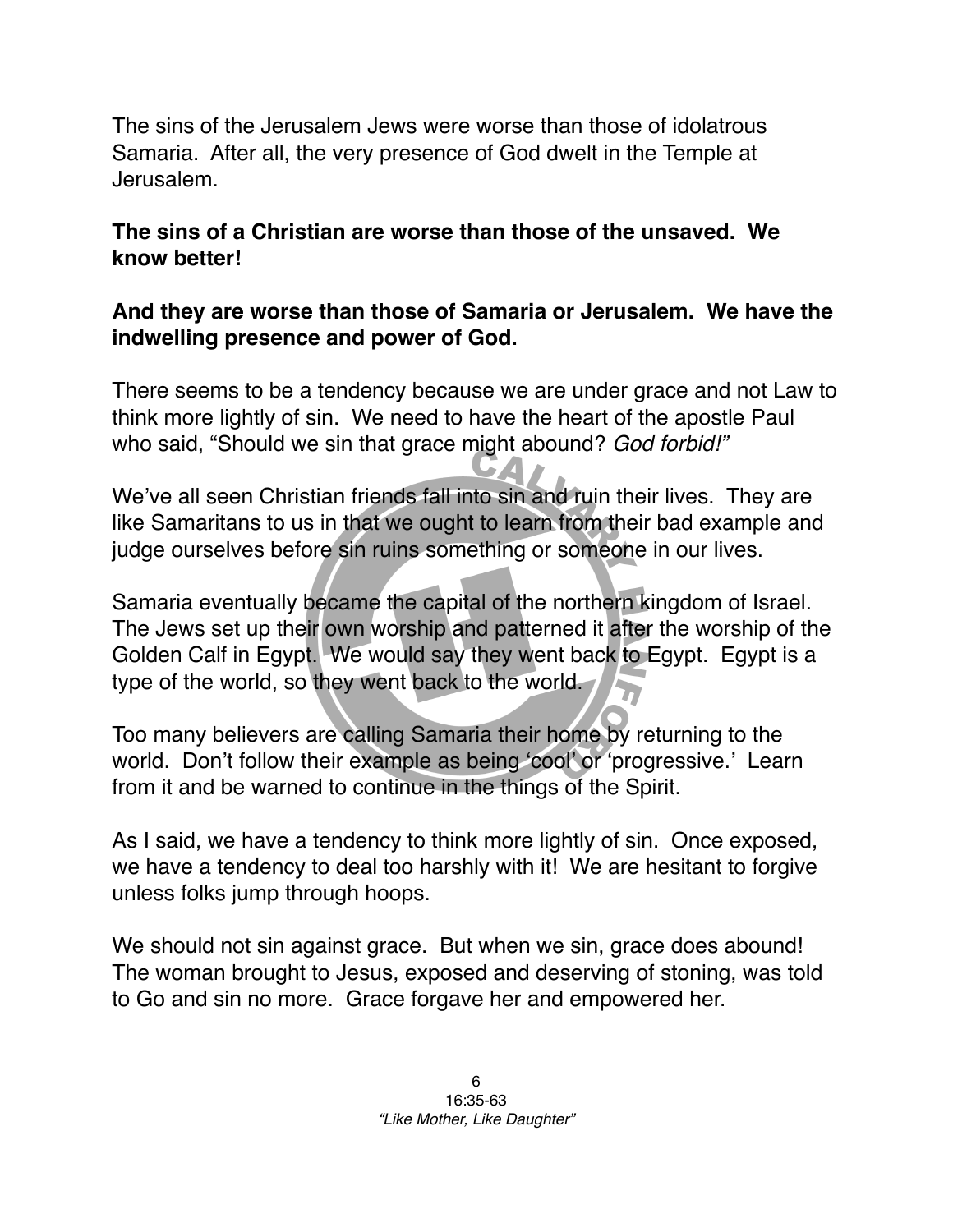We need to get it right. Let's abhor sin and avoid it in our lives. Once it's exposed, let's "go" in the full forgiveness of Jesus Christ and "sin no more" in the power of the indwelling Spirit.

Ezekiel 16:58 You have paid for your lewdness and your abominations," says the Lord. Ezekiel 16:59 For thus says the Lord God: "I will deal with you as you have done, who despised the oath by breaking the covenant.

Ezekiel 16:60 "Nevertheless I will remember My covenant with you in the days of your youth, and I will establish an everlasting covenant with you.

As the chapter closes we are transported to the future of Israel and the Gentile nations. The Jews will have "paid for [their] lewdness and... abominations" and be restored.

God sees it as keeping His unconditional promises in a series of "covenants" God made with Israel. They are called by scholars the Abrahamic Covenant, the Palestinian Covenant, the Mosaic Covenant, and the Davidic Covenant.

We don't have time to go into all of them now. Scholar J. Dwight Pentecost summarizes them by saying,

When the covenants are studied...we find [these] great features: (1) A nation forever, (2) a land forever, (3) a King forever, (4) a throne forever, [and] (5) a kingdom forever.

God has a plan, an eternal plan, for the nation of Israel. In the future He will keep all the unconditional promises in His prior covenants with them and He will initiate what is called the New Covenant.

It is described by Jeremiah in Jeremiah 31:31-34.

Jeremiah 31:31 "Behold, the days are coming, says the Lord, when I will make a new covenant with the house of Israel and with the house of Judah-Jeremiah 31:32 not according to the covenant that I made with their fathers in the day that I took them by the hand to lead them out of the land of Egypt, My covenant which they broke, though I was a husband to them, says the Lord.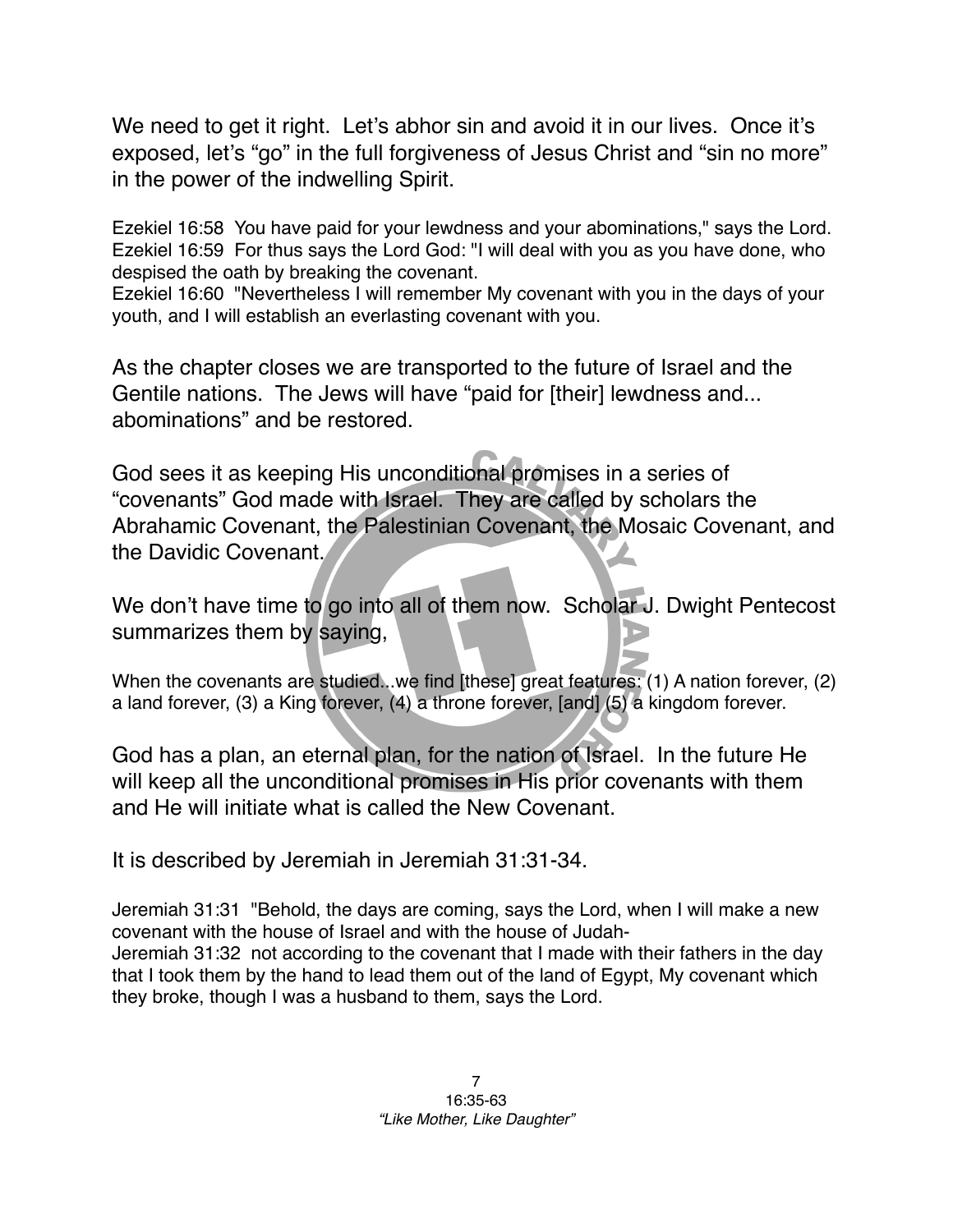Jeremiah 31:33 But this is the covenant that I will make with the house of Israel after those days, says the Lord: I will put My law in their minds, and write it on their hearts; and I will be their God, and they shall be My people.

Jeremiah 31:34 No more shall every man teach his neighbor, and every man his brother, saying, 'Know the Lord,' for they all shall know Me, from the least of them to the greatest of them, says the Lord. For I will forgive their iniquity, and their sin I will remember no more."

The New Covenant guarantees that the Jews will be permanently restored to their land, experience a national conversion to Jesus Christ, be regenerated and receive a new spiritual heart. It happens at and after the Second Coming of Jesus.

The final verses of chapter sixteen anticipate the reaction of the Jews at Jesus' Second Coming.

Ezekiel 16:61 Then you will remember your ways and be ashamed, when you receive your older and your younger sisters; for I will give them to you for daughters, but not because of My covenant with you.

Ezekiel 16:62 And I will establish My covenant with you. Then you shall know that I am the Lord,

Ezekiel 16:63 that you may remember and be ashamed, and never open your mouth anymore because of your shame, when I provide you an atonement for all you have done," says the Lord God."

When Jesus returns His people will receive Him. The Gentile nations will be restored along with the Jews. Jesus will rule and reign upon the earth for one thousand years from His throne in Jerusalem.

If the New Covenant is made by God with Israel, where do we fit in? The blessings of the New Covenant are promised to the physical descendants of Israel, but the unbelief of the Jews opened the door for Gentile evangelism. The age in which we live is sometimes called "the fulness of the Gentiles." In Romans 11:25 the believers of the Church Age are said to be graciously grafted in to the olive tree, which represents Israel. In other words,

we experience the blessings of the New Covenant now.